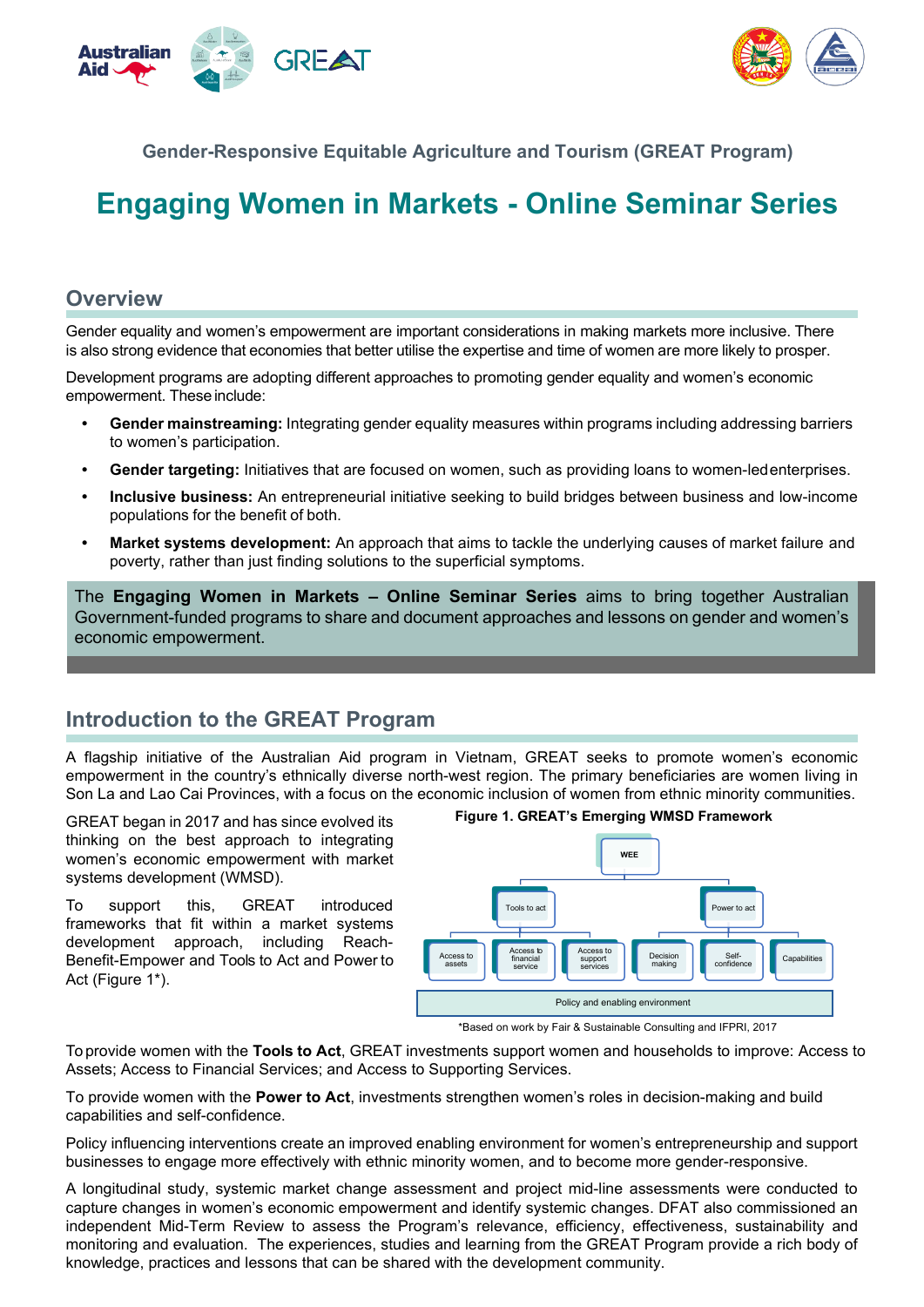# **Engaging Women in Markets - Online Seminar Series**

The Engaging Women in Markets - Online Seminar Series is designed to:

- Exchange knowledge and learning from practical experiences in engaging women in markets with relevant projects, programs and stakeholders, particularly DFAT-funded projects.
- To build on the outputs of the Seminar Series to create Discussion Papers to evolve GREAT, DFAT and other stakeholder thinking on approaches to engaging women in markets. GREAT will host the online seminar series and we invite participation from other projects and organisations.

The intention is to hold three sessions, approximately two weeks apart. The seminar will be delivered via Zoom and each session will focus on a particular theme as outlined below:



In each session, good practices, lessons and challenges will be shared. GREAT, other participating projects and experts will make presentations. English will be the main language, with translation provided into Vietnamese.

The Seminar Series will target specific DFAT-funded projects and DFAT personnel, other organisations and individuals with experience and interest in engaging women in markets from across Southeast Asia and Australia in addition to GREAT including:

- Cambodia Agricultural Value Chain Program (CAVAC)
- The Australia-Indonesia Partnership for Promoting Rural Incomes through Support for Markets in Agriculture (PRISMA)
- Investing in Women
- Market Development Facility (MDF)

### **Target Participants**

- DFAT
- DFAT-funded projects in the region
- Relevant experts in gender equality, women's economic empowerment and market systemsdevelopment
- Development partners

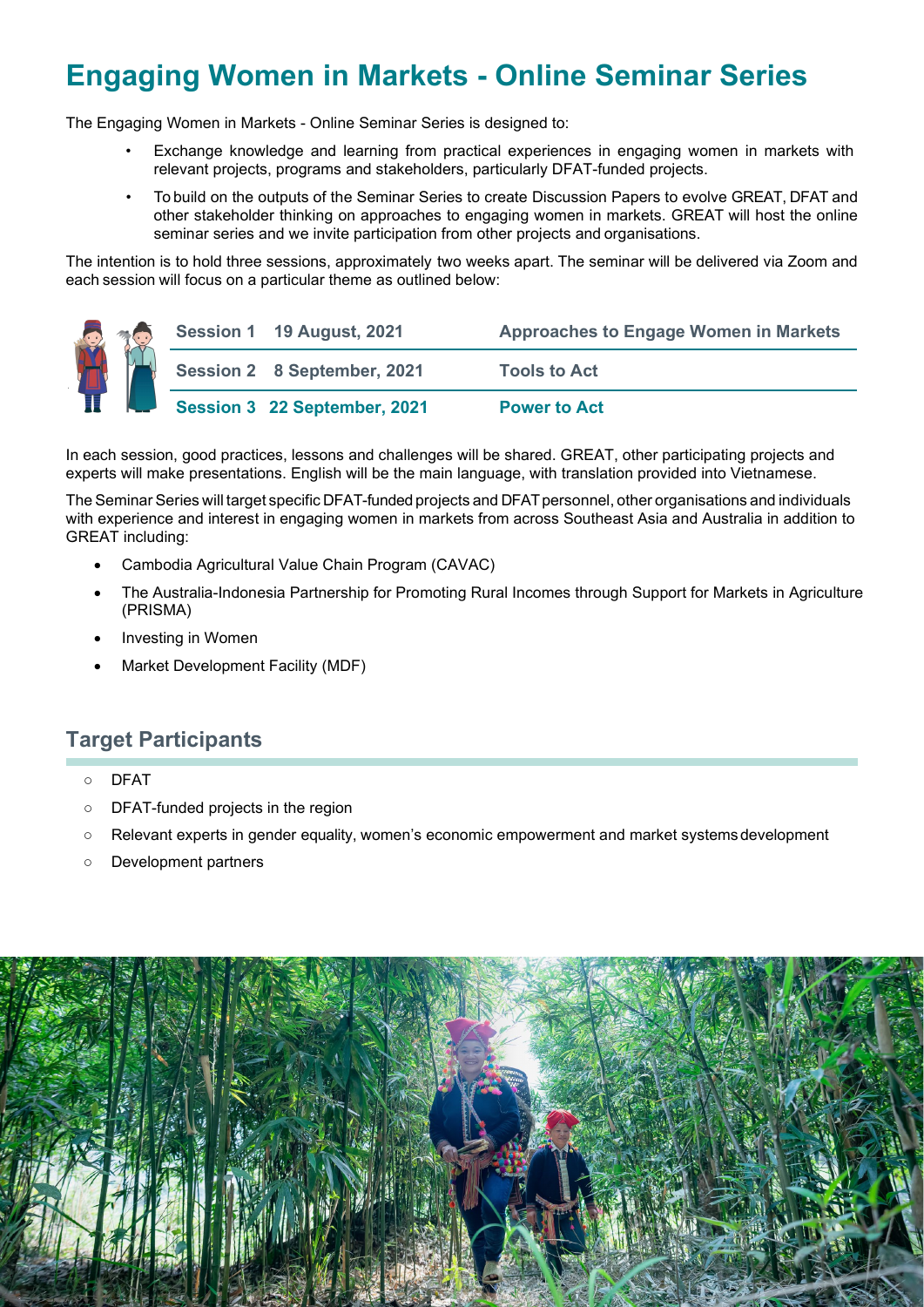## **Agenda**

## **Session 3, 22 September 2021: Power to Act**

| <b>Time</b>                 | <b>Topic</b>                                                                                                                                    | <b>Facilitator/Speaker</b>                                                                                        |
|-----------------------------|-------------------------------------------------------------------------------------------------------------------------------------------------|-------------------------------------------------------------------------------------------------------------------|
| $9.00$ am                   | Welcome                                                                                                                                         | <b>Bernadette Whitelum</b>                                                                                        |
| 5 min                       | Introduction, Agenda, Zoom instructions                                                                                                         |                                                                                                                   |
| 9.05am<br>5 min             | <b>Opening Remarks</b>                                                                                                                          | Australian Embassy Vietnam                                                                                        |
| 9.10 am<br>$10 \text{ min}$ | Recap from Sessions 1 and 2:                                                                                                                    | <b>Bernadette Whitelum</b>                                                                                        |
|                             | The Paradigm from Gender Negative to Gender<br><b>Transformative</b>                                                                            | Joan DeJaeghere                                                                                                   |
| 9.20am                      | Video: A Red Dao Woman's Story                                                                                                                  | <b>GREAT</b>                                                                                                      |
| 10 min                      | Interview with Ms Tan Ta May, Director of Red Dao<br>Cooperative                                                                                | Tan Ta May                                                                                                        |
| 9.30am                      | <b>The GREAT Debate</b>                                                                                                                         | <b>Proponents:</b>                                                                                                |
| $60 \text{ min}$            | "Every market-based project should be gender<br>transformative"                                                                                 | Di Kilsby<br>Nguyen Hoai Nam<br><b>Julia Newton-Howes</b><br>Alwyn Chilvers (TBC)                                 |
|                             |                                                                                                                                                 | <b>Opponents:</b><br>Phil Harman<br>Rajiv Pradhan (TBC)<br><b>Nina FitzSimons</b><br><b>Cowater International</b> |
|                             |                                                                                                                                                 | <b>Adjudicators:</b><br>Le Thi Quynh Nga<br><b>Pieter Bossink</b><br>Adrienne Jack                                |
|                             |                                                                                                                                                 | <b>Audience</b> votes and ask<br>questions to debaters                                                            |
| 10.30am                     | <b>Breakout Sessions</b>                                                                                                                        |                                                                                                                   |
| 1 hr 10 min                 | The intersection between access and agency                                                                                                      |                                                                                                                   |
|                             | GREAT's evidence collected from the longitudinal<br>$\circ$<br>study and program implementation.                                                | Le Thi Quynh Nga<br>Nguyen Lam Giang                                                                              |
|                             | Promoting female entrepreneurship                                                                                                               | Vu Quynh Anh<br>Tran Ngoc Diep                                                                                    |
|                             | GREAT's experience and learning.<br>$\circ$                                                                                                     | Nguyen Thanh Van                                                                                                  |
|                             | Improving women's decision making and agency - A<br>case study from the Pig Sector in Indonesia.                                                | Gracia Christie Napitupulu<br>Tamar Naomi                                                                         |
|                             | PRISMA will share learnings on how inclusive<br>$\circ$<br>business models can result in improvements in<br>women's decision making and agency. |                                                                                                                   |
|                             | Unlocking female entrepreneurship through economic<br>programming                                                                               | Adimaibole Rasinupate                                                                                             |